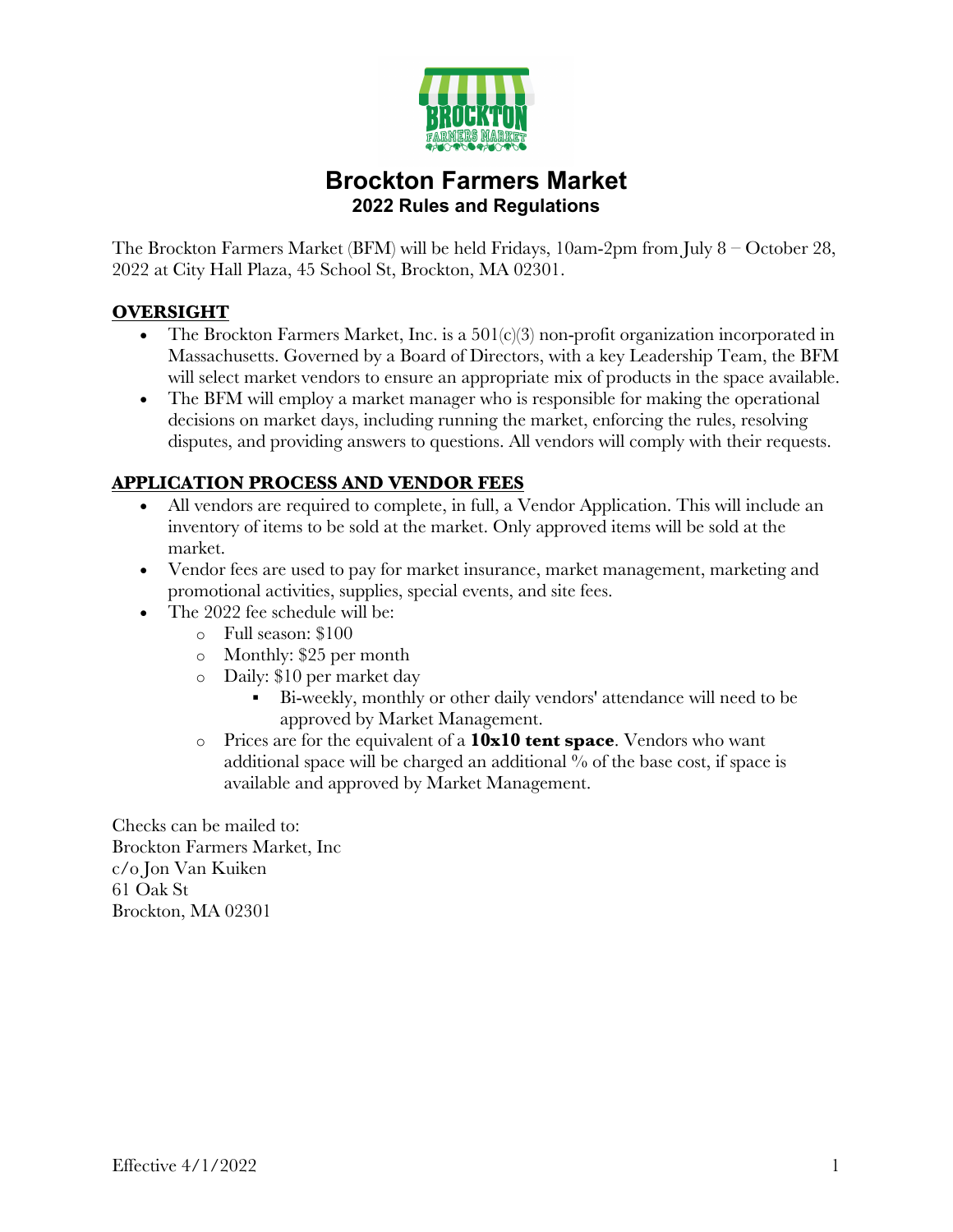

#### **VENDOR PRACTICES**

- Each vendor is entitled to the equivalent of a  $10x10$  tent space with locations to be assigned by the market manager. Displays must be kept within a reasonable distance of the tent space and maintained to ensure public access.
- Individual vendor policies: The following policies apply to each vendor type in addition to the requirement that all vendors submit a BFM application.
	- o FARM VENDORS: Farm vendors shall sell only agricultural, horticultural, or food items that they themselves have grown, produced, or processed. Carrying rules allow for farm vendors to sell products raised by other local farmers, only after receiving approval to sell these items from the Market Management. No wholesale brokers will be allowed. Selection by the BFM is made on the basis of quality and freshness.
	- o OTHER FOOD VENDORS: Cheese, honey and maple syrup must be made from the producer's homegrown resources. Bakers must produce their own baked goods and should use best efforts to source ingredients locally. Prior to selling at the Market, all prepared food processors will show appropriate Health Department certification to the Market Manager. These permits must be displayed in public view during Market hours. Food vendors must comply with Brockton Board of Health regulations. The BFM must pre-approve all food sold at the Market.
- To protect the meaning of the word "organic" you may *only* label your products organic if you are certified\*. You are encouraged to discuss your organic practices with your customers so they know how your food is raised. \*Please include a copy of organic certification with your application.
- All vendors must comply with all federal, state and local laws and regulations pertaining to the products they are selling.
- All vendors will agree to an on-site visit by the market manager or another member of the BFM board. This seasonal visit is meant to help anticipate your inventory, observe crops, and to help with promoting each vendor and the market as a whole. A revisit may be made to see later crops come into season.
- The BFM will carry liability insurance for personal injury coverage, however it does not protect individual vendors. Vendors are required to maintain a commercial general liability policy. Policy limit must be a minimum of \$1 million per occurrence with a \$2 million aggregate limit. Each vendor policy needs to list Brockton Farmers Market, Inc. and the City of Brockton as additional insureds or contain a blanket additional insured endorsement and provide the market with a certificate of insurance confirming coverage. Any accident or injury at the market must be reported immediately to the Market Manager. For more information please visit:

https://farmersmarketlegaltoolkit.org/risks/insurance/#risk-insurance-options.

Please submit a Certificate of Insurance to vendor@brocktonfarmersmarket.com or mail to: Brockton Farmers Market, 61 Oak St, Brockton, MA 02301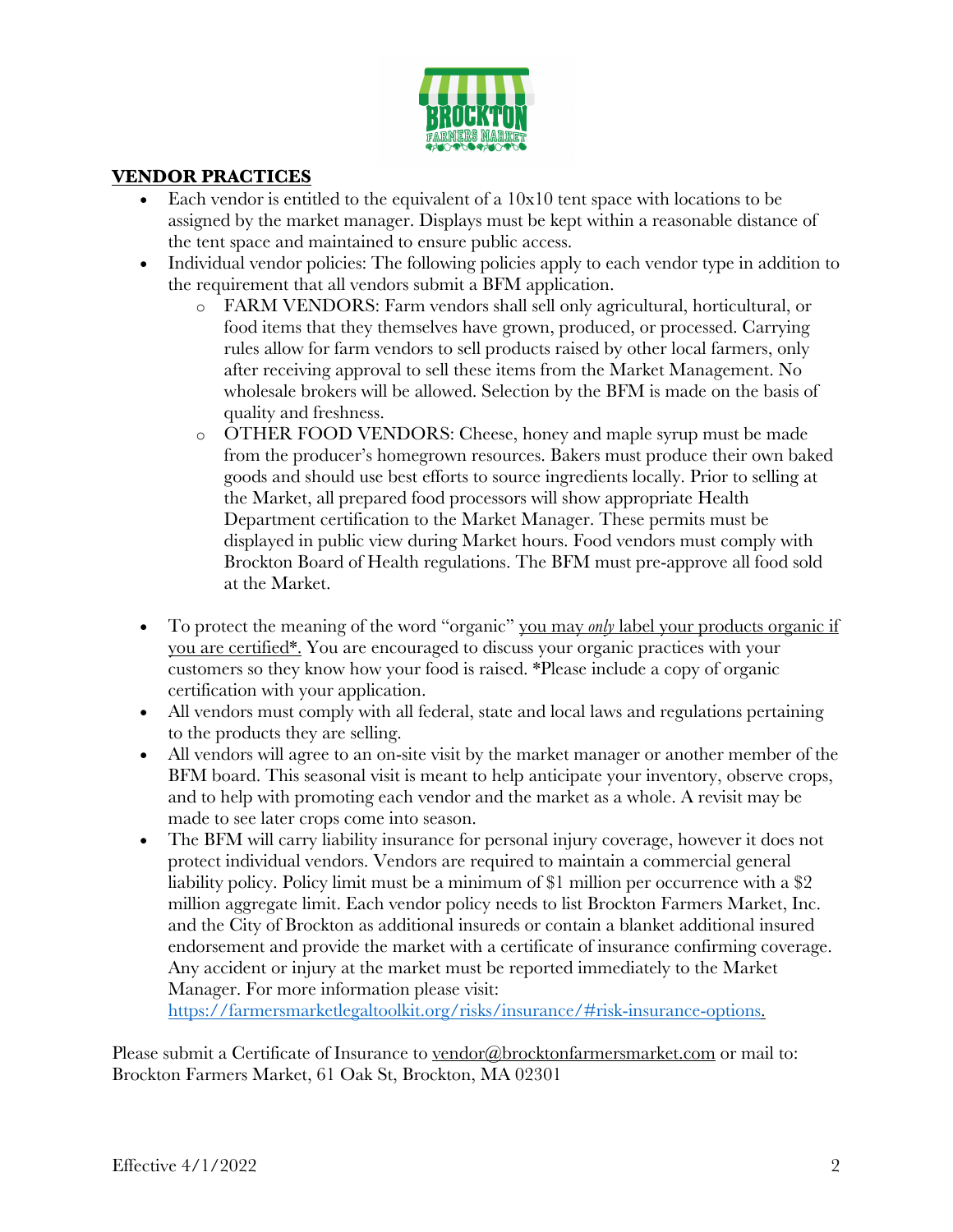

- If you have any questions regarding liability insurance, please contact the Market Manager.
- Health and sanitation are priorities at the BFM. All members selling processed foods such as jams, baked goods, or ready to eat food shall work with the Brockton Board of Health to obtain and submit applicable permits and fees.

# **MARKET DAY:**

- The Market will be held rain or shine every Friday from 10 am 2 pm beginning July 8 and ending October 28.
- All vendors are expected to attend every week for which they have registered. Please call the Market Manager if you are unable to attend in a particular week so a visiting vendor can fill your space for that week. *Consistency, Reliability and Ample Selection keep customers returning which benefits the whole market***.**
- Vendors are required to provide their own tables, chairs, tents, and anchors/weights, etc. Colorful tablecloths and pleasing displays are encouraged.
- All vendors will arrive within the hour (please, no earlier, unless you receive permission from the Market Manager) before the market opens to set up their space in an inviting way. Vendors must park in the designated areas. BFM will do their best to reserve parking for vendors near their reserved spot.
- Vendors must stay until the close of the market at 2pm (unless you receive permission from the Market Manager). Vendors are responsible to clean their areas and remove all trash at the end of the market day.
- All members must wait until 10 am sharp *before any sales are made*. This allows healthy competition on a level playing field between market members *as well as* customers.
- All items offered for sale shall be clearly labeled and priced. Prices may not change after the market has opened for the day.
- All scales should have a current seal from the Department of Weights and Measures.
- All prepared foods must be under cover, may not be handled with bare hands, and must have an ingredient label, an address of origin, and a net weight.
- To ensure sanitary conditions, BFM will provide during market hours access to public restrooms for vendors. Vendors must keep their hands clean at all times, including washing them after using the restroom.
- All vendors must comply with current state and local COVID-19 orders. This includes social distancing, use of face masks, self-screening, no product sampling, encouraging electronic payment, minimizing the number of product touches by staff, and sanitizing display areas regularly.

# **CODE OF CONDUCT AND VIOLATIONS:**

All market participants including vendors and customers should work cooperatively with the Market Manager and other staff. Verbal and physical abuse is prohibited. Behaviors that disparage another vendor or customer; actions that unnecessarily interfere with other vendor's set-up, sales, or activities; and any other action deemed as uncooperative in nature by the Market Manager are prohibited. Vendors are prohibited from the use of or being under the influence of